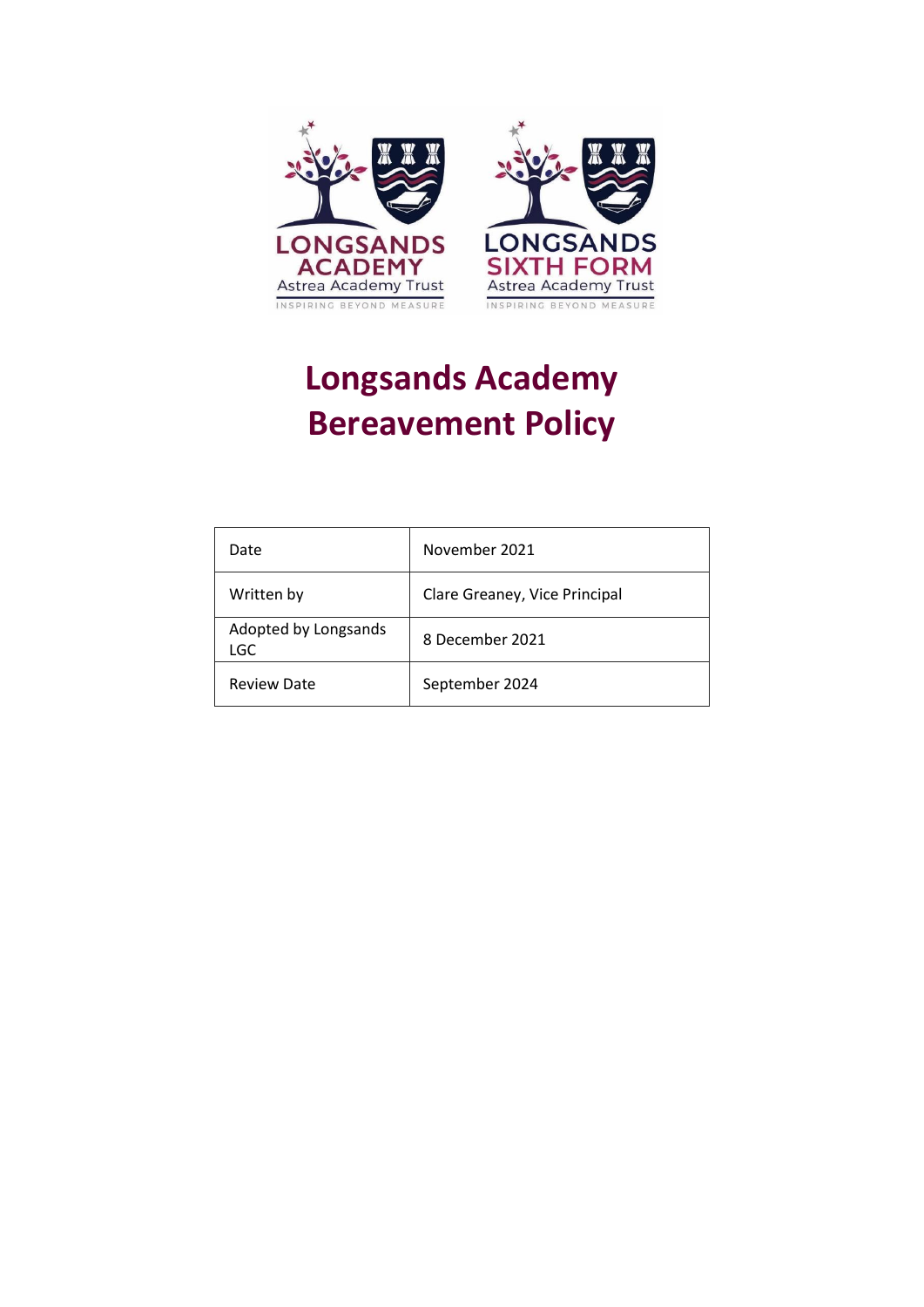## **Contents**

- 1. Aims and Ethos
- 2. Rationale
- 3. Objectives
- 4. The death of a student or member of staff
	- a) Roles and responsibilities
	- b) Procedures
	- c) The first few days
	- d) The funeral
	- e) Support for students
	- f) Support for staff
	- g) Remembering
- 5. Supporting a bereaved student
	- a) Returning to school after a bereavement
	- b) Longer term support
	- c) Death, grief and bereavement in the curriculum
	- d) Support for staff
- 6. COVID-19
- 7. Sources of Support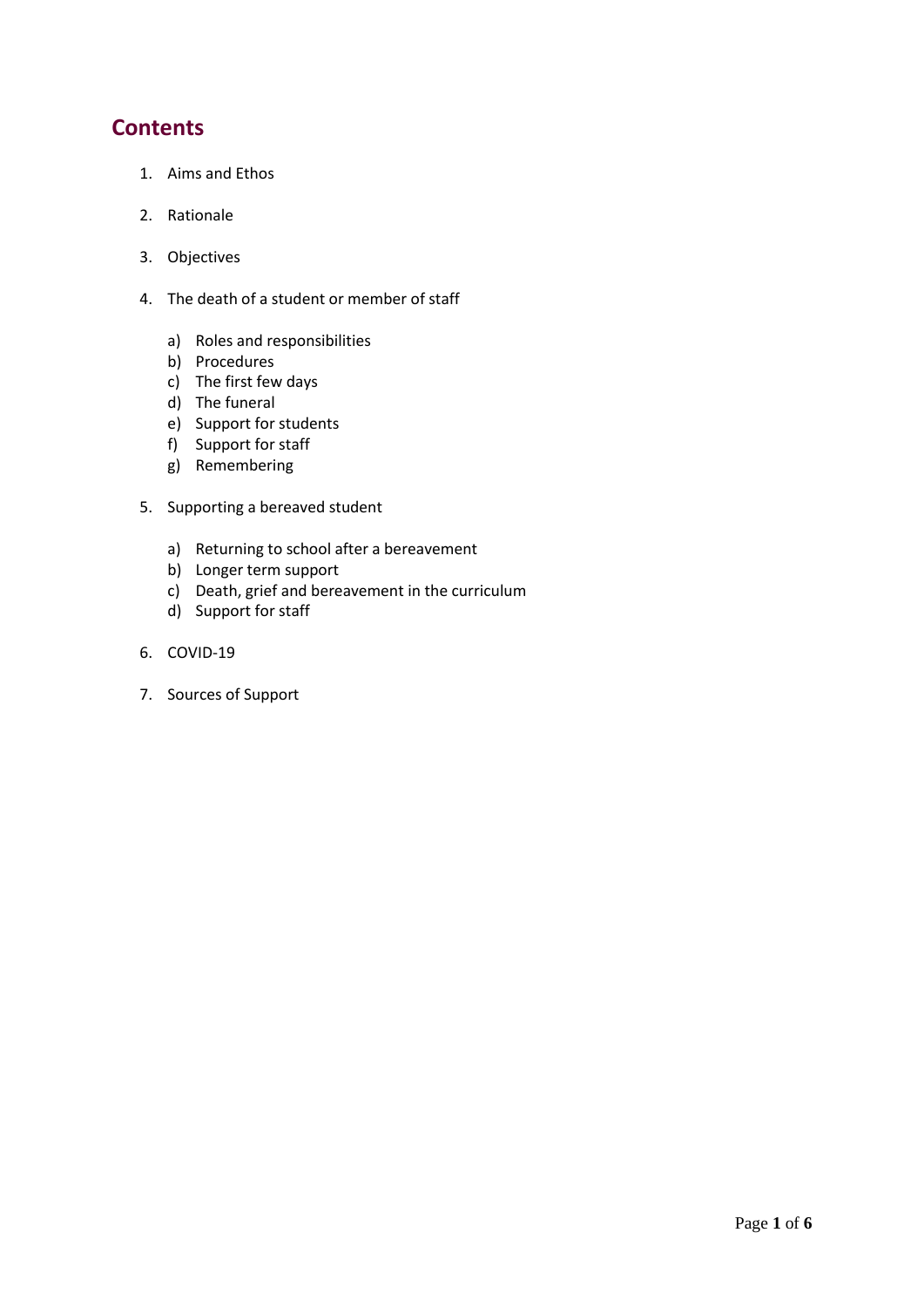# **1. Aims and Ethos**

Longsands Academy prides itself on the support it provides for students and staff and also the wider school community. We understand that at times of extreme sadness where a family or the school have lost a loved one, the secure surroundings of school may be all that some students or staff require. However, where the impact of grief is more complex, referral to more specialist support may be necessary.

## **2. Rationale**

Statistically, 1 in 29 students aged between 5 and 16 has been bereaved of a parent or sibling, that equates to one in every class. Many more are bereaved of a grandparent, relative, friend or other significant person. Within a large school community like Longsands, it is likely that at any one time there will be a number of students and/or staff who are struggling with bereavement. It is possible that the whole school community could be impacted by the death of a member of staff or student.

# **3. Objectives**

The aim of this policy is to:

- Provide a framework for staff to give guidance on how to support a bereaved student or colleague;
- support students and/or members of staff before (where applicable) during and after bereavement;
- enhance effective communication and clarify pathways of support between different members of the school community;
- identify key staff within school, the local education committee, local authority and academy trust;
- provide clear expectations about the way school will respond to a death and provide a suitable environment for all.

## **4. The death of a student or member of staff**

a) Roles and Responsibilities

The Principal will lead the Senior Team (Vice Principal if the Principal is unavailable) in the initial response to the news of a bereavement and will communicate directly with the family/families initially and also with the press. The Principal will then nominate a member of staff to remain in touch with the family. The best person to take on this role may depend on the situation, the relationship with the student and family and the experience of the member of staff.

Where possible, students will be gathered together to share news of a bereavement. Where a bereavement relates to a close relationship between a small group of students, the Academy will consider whether it would be more appropriate to speak to this group separately, prior to a larger gathering. When communicating with staff, ideally they would be gathered together, again with the consideration of speaking to a small group of staff separately. Out of hours communication will occur from SLT via HoDs to teaching staff, from the SENDCo to TAs and from support staff line managers to their teams. Follow up information will be sent out via email, the website and, where deemed appropriate, social media.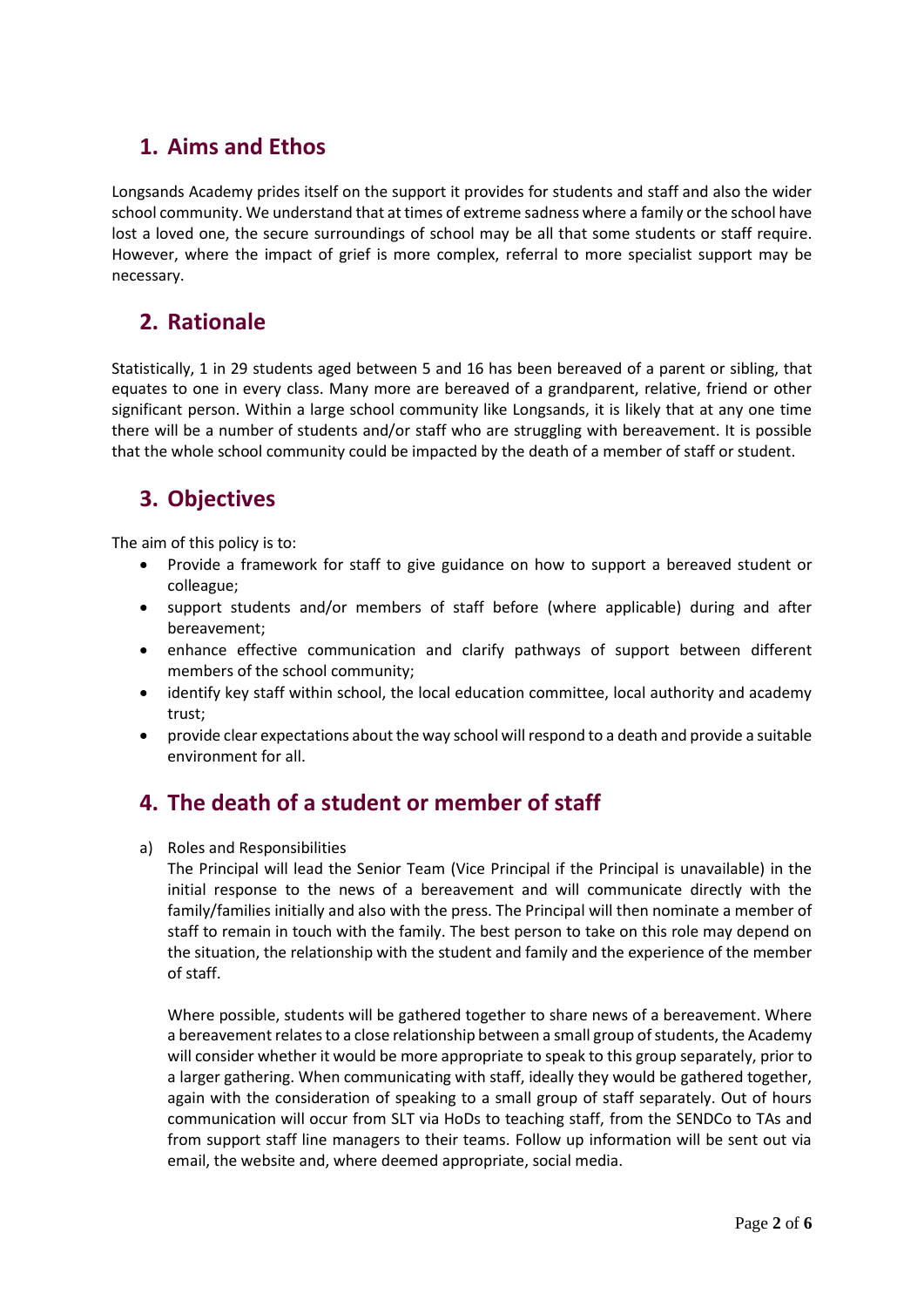The Academy will then consider what support may need to be put in place in response to a bereavement. This will very much be guided by continued monitoring of the situation and through open communication with those involved.

b) Procedures

Wherever possible the Academy will be guided by the bereaved family when considering the sharing of information. A simple confirmation of the death may be required until more details are available, and/or the family consulted. The Academy will do all it can to prevent speculation and rumours, in addition to providing support to those in need.

It is helpful to feel prepared when delivering sad news. Colleagues should not be afraid to show emotion as this is a genuine human reaction. A suggested script may include:

- Acknowledgement of the sad news;
- giving the news stating simple facts, don't be afraid to use the words dead/died
- (with permission) explain briefly where and when the death occurred (if this information is not known, say so and that you will endeavor to find out);
- dispel any rumours if you are able to;
- where appropriate, remind colleagues and students about their responsibilities and the impact when posting on social media;
- talk briefly and positively about the person who died;
- mention any arrangements already in place, including for those needing support;
- acknowledge that it is ok to feel sad or not.

Where possible and appropriate, staff and students will be given some time to process the news.

c) The first few days

The Principal, with support from SLT and the Trust will consider if it is appropriate for the school day structure and timetable to remain the same. Although school can provide stability and normality, some flexibility may be necessary. Bereaved young people may need time to grieve and to try to come to terms with their initial feelings, therefore time out cards to allow students to go to a safe space will be considered.

The Principal will also consider the location for a temporary tribute / book of condolence. This needs to be safe, accessible and where students can be supervised. Students and colleagues will be informed before any temporary tribute or book of condolence is removed.

SLT will communicate with line managers to check on the well-being of their teams and consider support. Tutors will follow a similar process with their tutees and inform Heads of Year if they have concerns about any of their tutees.

d) The funeral

The member of staff who is nominated to communicate with the family will consult with them to find out whether members of staff and/or students are welcome to attend the funeral. Staff will be asked to express if they wish to attend the funeral and then the practicalities of staff cover can be considered. For some circumstances, it may be appropriate to close the school,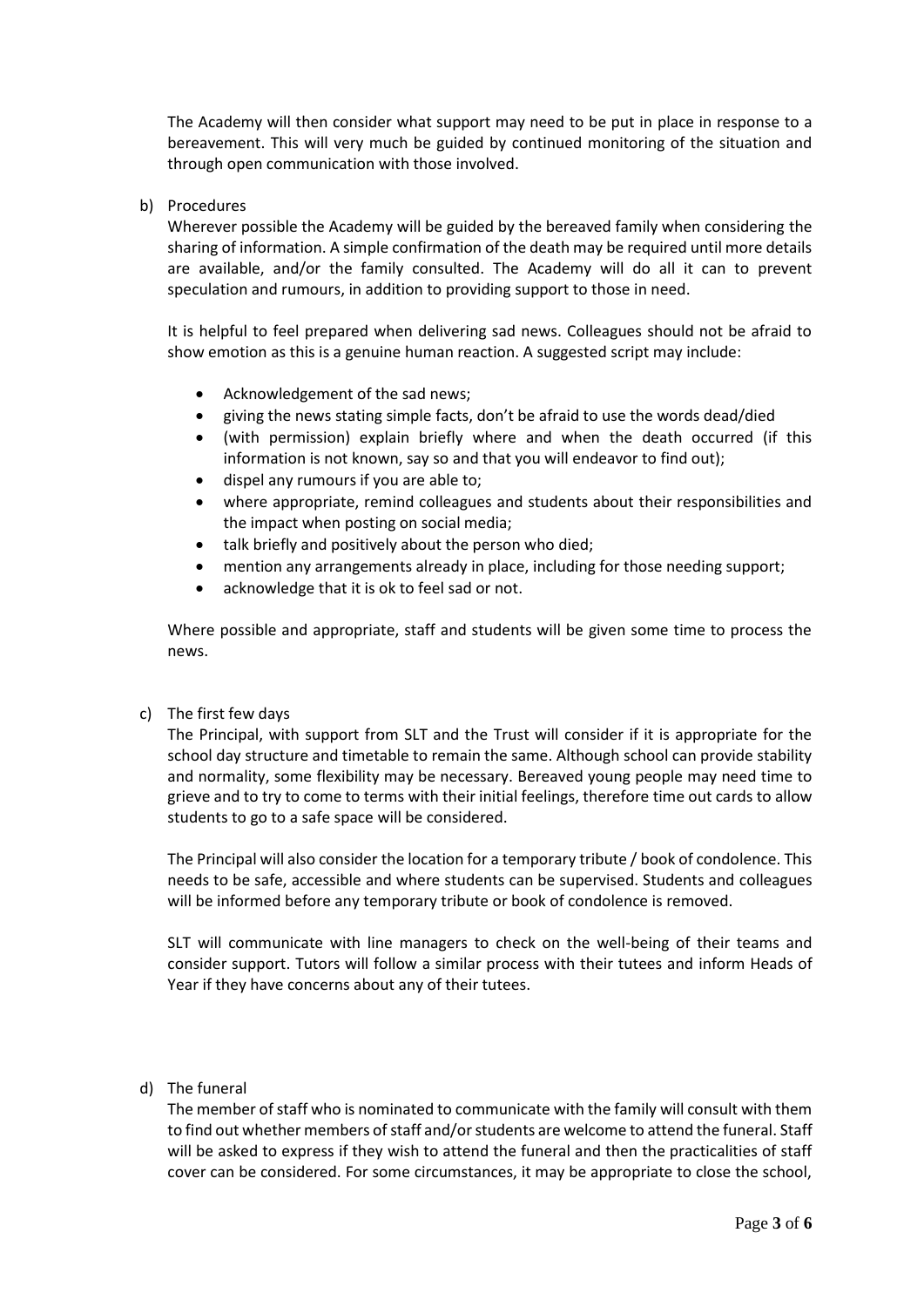for others, it may not. The Principal will be guided by the Trust and supported by SLT in making this decision. The Academy will be guided by the family in whether flowers or a collection are appropriate and will be in line with the Trust Gifts and Hospitality policy.

e) Support for students

In the first instance, support for students will be provided by the student services team. Where it becomes apparent that this level of support will not be sufficient, the Vice Principal will contact the District Team in the first instance to seek support from Young People's Workers out in the community and following this, to Centre 33 to enlist the support of trained counsellors. Other Academies in the Trust will also be contacted for further support.

f) Support for staff

Supporting bereaved students can be very stressful and emotionally draining for staff who may already be struggling with their own reactions. The Academy need to be aware of any members of staff who, because of their own personal circumstances, may be more vulnerable than others. Where appropriate, training will be considered for staff in order to maximise the amount of support offered to students. SLT and Line Managers will be instrumental in reviewing staff well-being.

g) Remembering

The member of staff nominated to communicate with the family will consult with them after the funeral about any plans for a memorial assembly or other tribute. The Academy will consider carefully how the student or member of staff will be remembered by the Longsands community. A more permanent memorial (a tree, bench, garden, piece of artwork) may be appropriate though the Academy should bear in mind any future need to relocate or remove the memorial and how this can be managed sensitively.

#### **5. Supporting a bereaved student**

a) Returning to school after a bereavement

Most grieving students do not need someone with counselling skills or who is a bereavement expert, they are most likely to simply need the support of a trusted adult and the familiar routines of school. A member of staff who knows the students well will endeavour to meet with them and their parent / carer prior to their return to school.

The purpose of this meeting will be to:

- Acknowledge the death;
- find out how the students would like to share this news, if indeed they want to;
- identify a safe space for the student to go should they need to and the arrangements around this e.g. a time out card;
- consider whether to provide 'time-out' activities, for example a magazine or art activity;
- set guidelines for communication with the student and student's family;
- consider the friendship group around the student and what support they might need.
- b) Longer term support

The member of staff initially assigned to communicate with the family following a bereavement will continue to do so once the student has returned to school. It will be their role to communicate with the student regularly (at least once per half term if the student finds